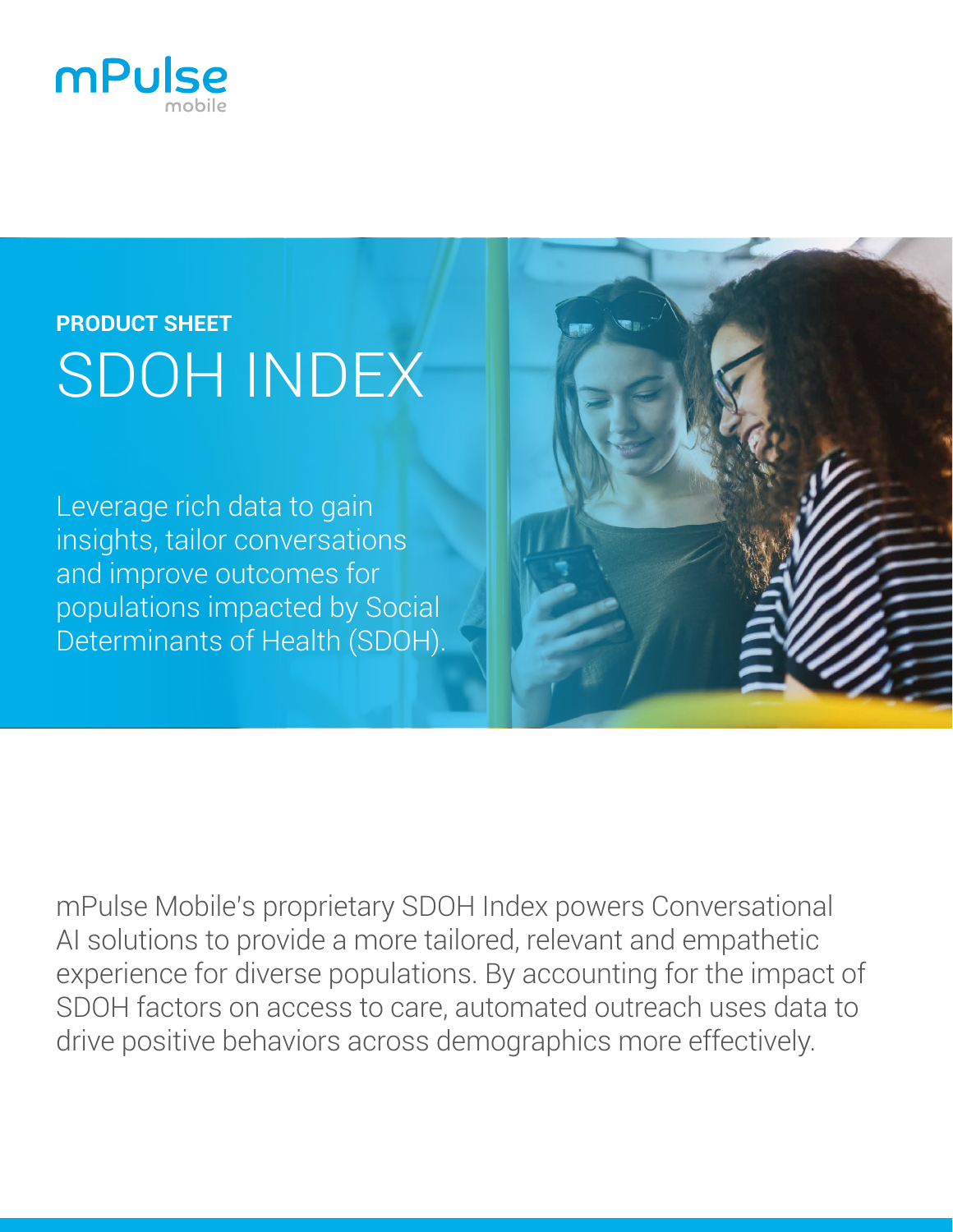# Breadth and Depth Through Data

Incorporate rich Social Determinants data to support tailored conversations



## Putting People in Context

mPulse works with customers to input consumer address and zip code data. The SDOH Index draws from a range of data sources to predict how SDOH factors may impact each individual. This allows for tailored outreach that is respectful of and responsive to health beliefs, practices and needs across diverse populations.

# SDOH Index Components

mPulse's proprietary SDOH Index is constructed from census tract-level industry data sets and insights about individual consumers gathered through conversational interactions.

### Industry Data Sets

mPulse draws from a mix of public and private data sources and leverages a proprietary weighting system to maximize the predictive ability of the SDOH Index:

- Food Insecurity
- Transportation Access
- **Education Level**
- Economic Stability
- Community and Social Context
- Neighborhood and Environment
- Healthcare Resources and Coverage

### Conversational Insights

As people engage with mPulse programs, their responses help to validate the SDOH Index's predictions and provide deeper insights.

#### Barrier Identification

Open-ended questions in programs give people the opportunity to identify barriers to completing key actions like refilling a prescription, completing an important screening, or scheduling an annual doctor visit for their child. These responses can validate and improve the SDOH Index's scoring, and and also guide follow-up conversations to address barriers.

#### SDOH Survey

To further deepen SDOH data on a population, mPulse can deliver an SDOH Survey via interactive text messaging. Asking relevant and targeted questions to consumers on a preferred channel enables mPulse to verify the SDOH Index's understanding of the population and learn more about how to best drive healthy behaviors for people in a particular neighborhood.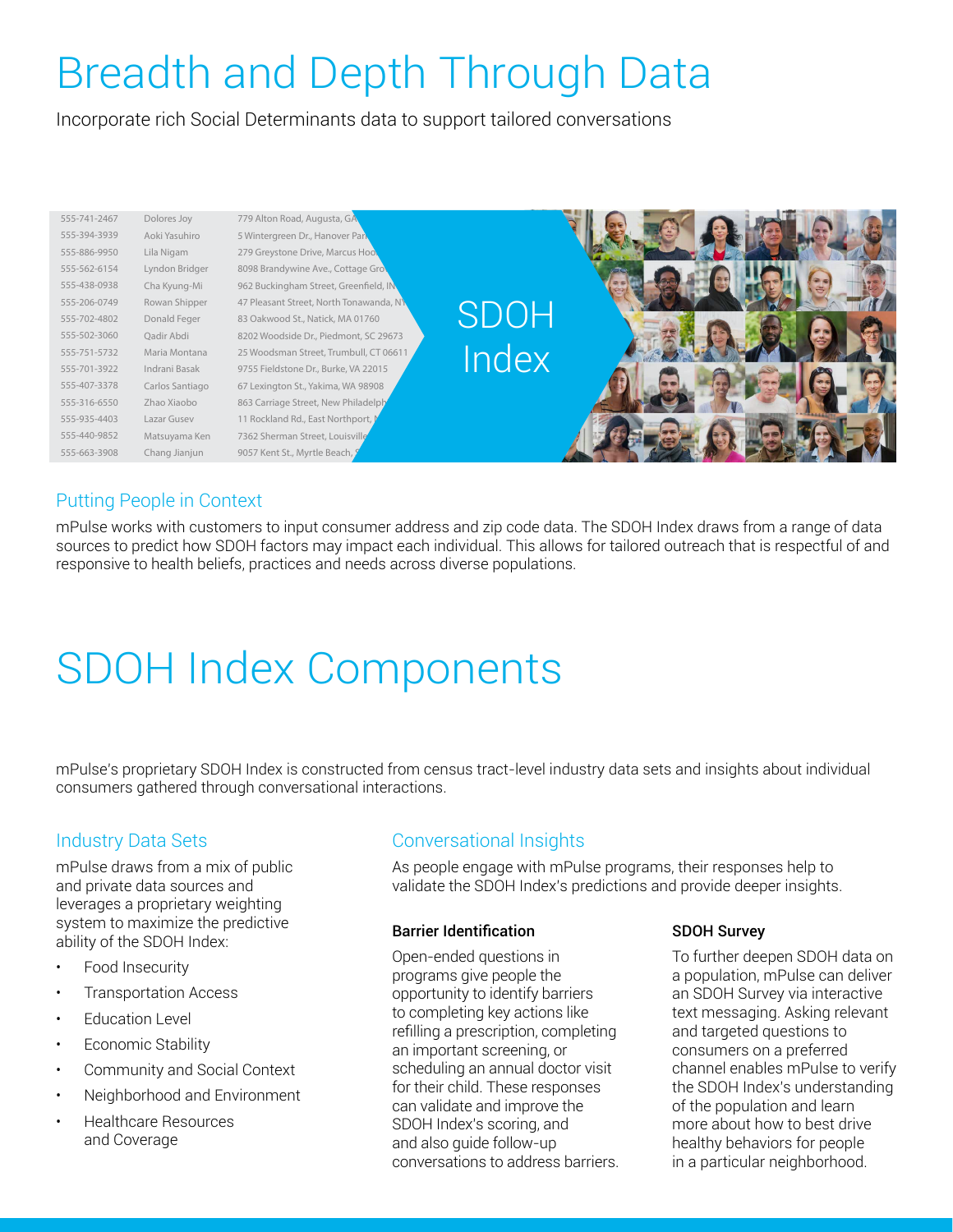# Leveraging the SDOH Index to Optimize Program Outcomes

The SDOH Index can help predict how programs will impact members of the the target population and improve the effectiveness of Conversational AI in messaging programs to drive behavior change in large populations.

### Predicting Outcomes **Examples**

#### Impact Estimate

SDOH Indexing prior to launching an engagement program enables teams to understand the variation of SDOH factors across populations and better predict how different barriers may impact program success.

#### Content Development

Understanding SDOH factors impacting the target population enables development of program content that addresses key barriers and creates pathways for members to access available resources.

### Tailoring Content

#### Conversational Tailoring

Understanding a person's SDOH factors enables more accurate and relevant content tailoring in conversational AI programs to account for barriers and connect members with resources.

#### Behavior Change Estimate

Combining the SDOH Index with mPulse's behavioral data science expertise enables program tailoring based on the stage of behavior change, which drives improvement in member self-efficacy.



#### Prescription Refill

*Predict* barriers to medication adherence

**Tailor** conversations to connect members with valuable support services and resources

#### Member Navigation

*Predict* relevant needs and important benefits for specific member segments

**Tailor** outreach based on health literacy levels to connect members with the most relevant resources



#### Closing Gaps in Care

**Predict** individual challenges to getting preventative care

*Tailor* messages to address disparities in access or health knowledge

#### Pediatric Visit Completion



*Predict* optimal allocation of program incentives and resources

*Tailor* incentive programs to maximize visit completion rates

#### Chronic Disease Management



*Predict* social determinants' impact on key areas of disease self-management

**Tailor** dialogues to match appropriate tips and reminders to the individual

### ED Deflection

**Predict** high-utilizers and factors that influence their behaviors

*Tailor* educational messages about appropriate resources and services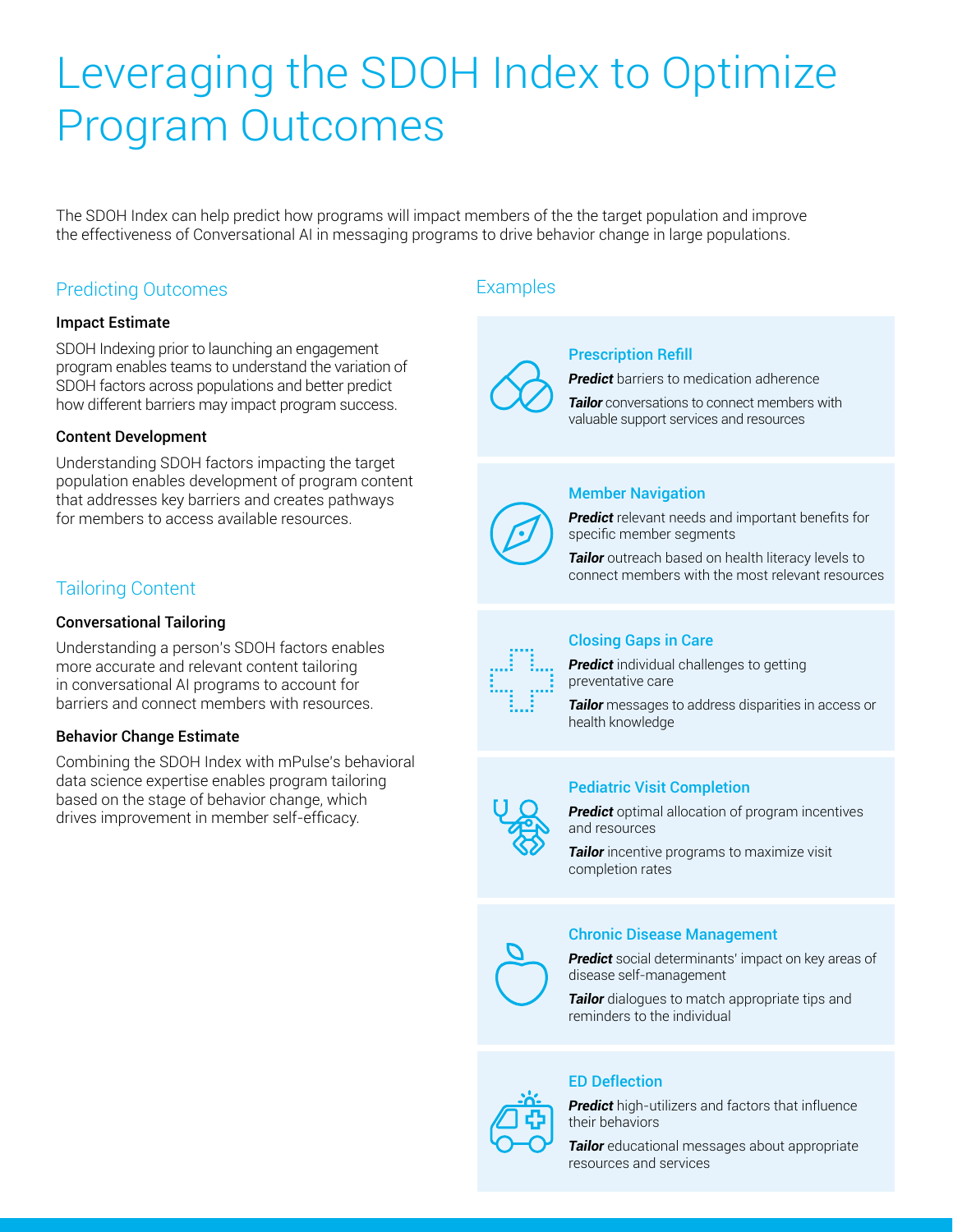# Reporting and Analysis

Customers can receive custom reports and in-depth analysis of the SDOH Index's scoring for their population, and insights into key needs and challenges. The below is an example of the insights that the mPulse data and Behavioral Data Science teams can help uncover.

### Predictive Modeling

In a Medication Adherence solution with a large Integrated Delivery Network (IDN), mPulse provided SDOH Indexing analysis that assigned Medicare Members a numerical value assessing the impact of SDOH factors on their likelihood to refill. Members were grouped into a series of bands and tracked to validate the prediction. A 2-year study revealed a strong correlation between refill rates and the mPulse SDOH scores, giving the IDN a powerful new tool to better assign resources and tailor outreach to members most likely to need them.



#### **SDOH FACTORS IMPACT RX REFILL RATES**

*Results published in JMIR Nov 2019: <https://mhealth.jmir.org/2019/11/e15771>*